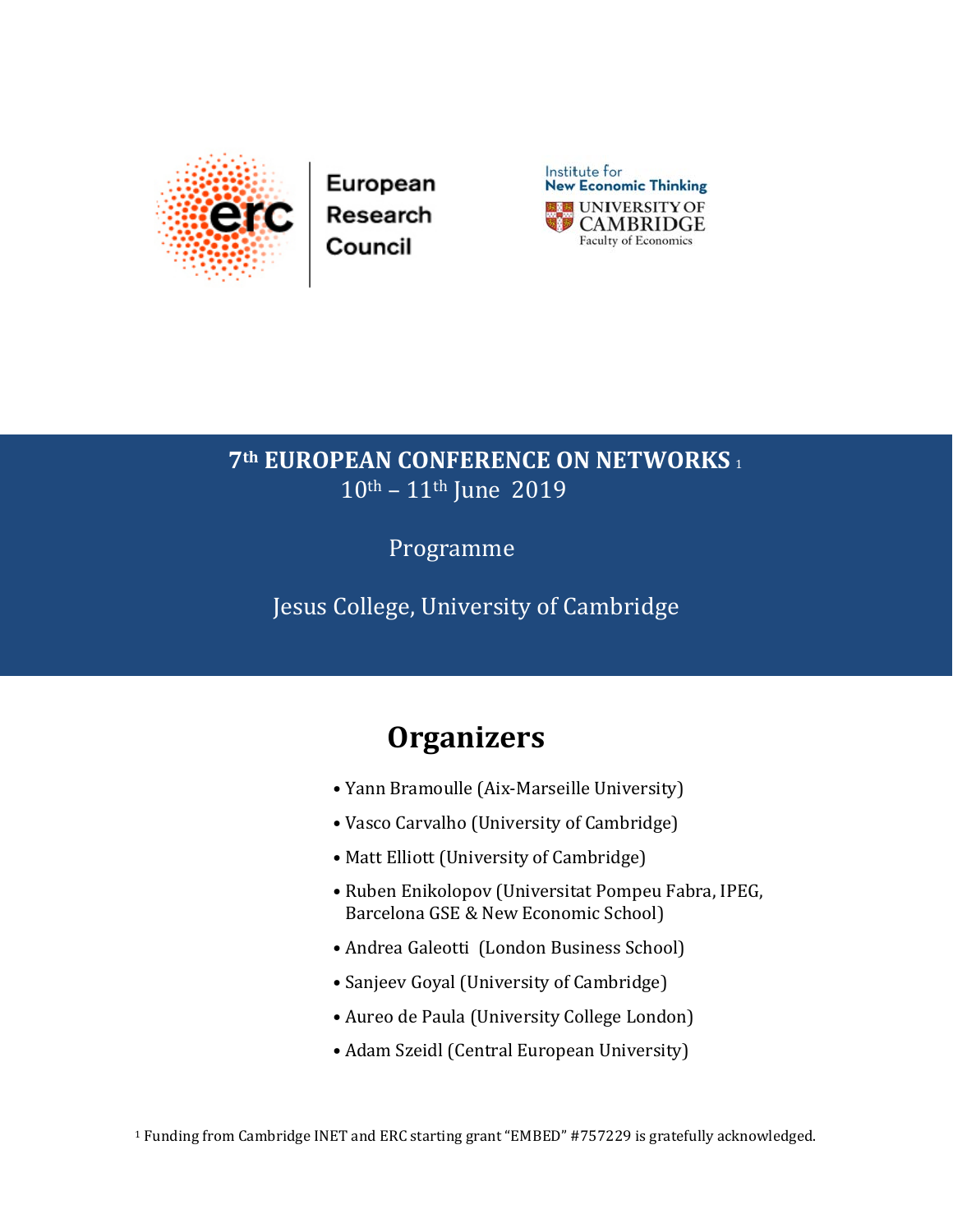## **Monday 10th June 2019**

| 09:00-09:30 | <b>Registration and Welcome</b><br>Webb Library, West Court, Jesus College                                                                                                                |
|-------------|-------------------------------------------------------------------------------------------------------------------------------------------------------------------------------------------|
| 09:30-10:15 | Marco Battaglini (Cornell University)<br><b>Endogenous Social Connections in Legislatures</b><br>(with Eleonora Patacchini and Edoardo Rainone)                                           |
| 10:15-11:00 | Edouard Talamas (IESE Business School)<br>No Holdup in Dynamic Markets (with Matt Elliott)                                                                                                |
| 11:00-11:30 | <b>Break - Coffee and Tea - Webb Library</b>                                                                                                                                              |
| 11:30-12:15 | Eleonora Patacchini (Cornell University)<br><b>Information, Mobile Communication, and Referral Effects</b><br>(with Panle Jia Barwick Yanyan Liu and Qi Wu)                               |
| 12:15-13:00 | Ben Golub (Harvard University)<br><b>TBC</b>                                                                                                                                              |
| 13:00-14:00 | <b>Buffet Lunch - Webb Library</b>                                                                                                                                                        |
| 14:00-14:45 | Nicole Tabasso (University of Surrey)<br>Debunking Rumors in Networks" (with Luca Merlino)                                                                                                |
| 14:45-15:30 | Marie Lalanne (Goethe University Frankfurt)<br>Social Networks and Job Referrals in Recruitment                                                                                           |
| 15:30-16:00 | <b>Break - Coffee, Tea and Cakes - Webb Library</b>                                                                                                                                       |
| 16:00-16:45 | Marcel Fafchamps (Stanford University)<br><b>Can People Form Links to Efficiently Access Information?</b><br>(with Stefano Caria)                                                         |
| 16:45-17:15 | Aureo de Paula (University College London)<br>Spillovers in Social Programme Participation: Evidence from Chile<br>(with Pedro Carneiro, Barbara Flores, Emanuela Galasso and Rita Ginja) |
| 17:15-17:45 | Sanjeev Goyal (University of Cambridge)<br>Network Formation in Large Groups (with Syngjoo Choi and Fred Moisan)                                                                          |
|             |                                                                                                                                                                                           |
| $19:00-$    | <b>Drinks Reception and Evening Dinner by invitation only</b>                                                                                                                             |

Upper Hall, Cloister Court, Jesus College